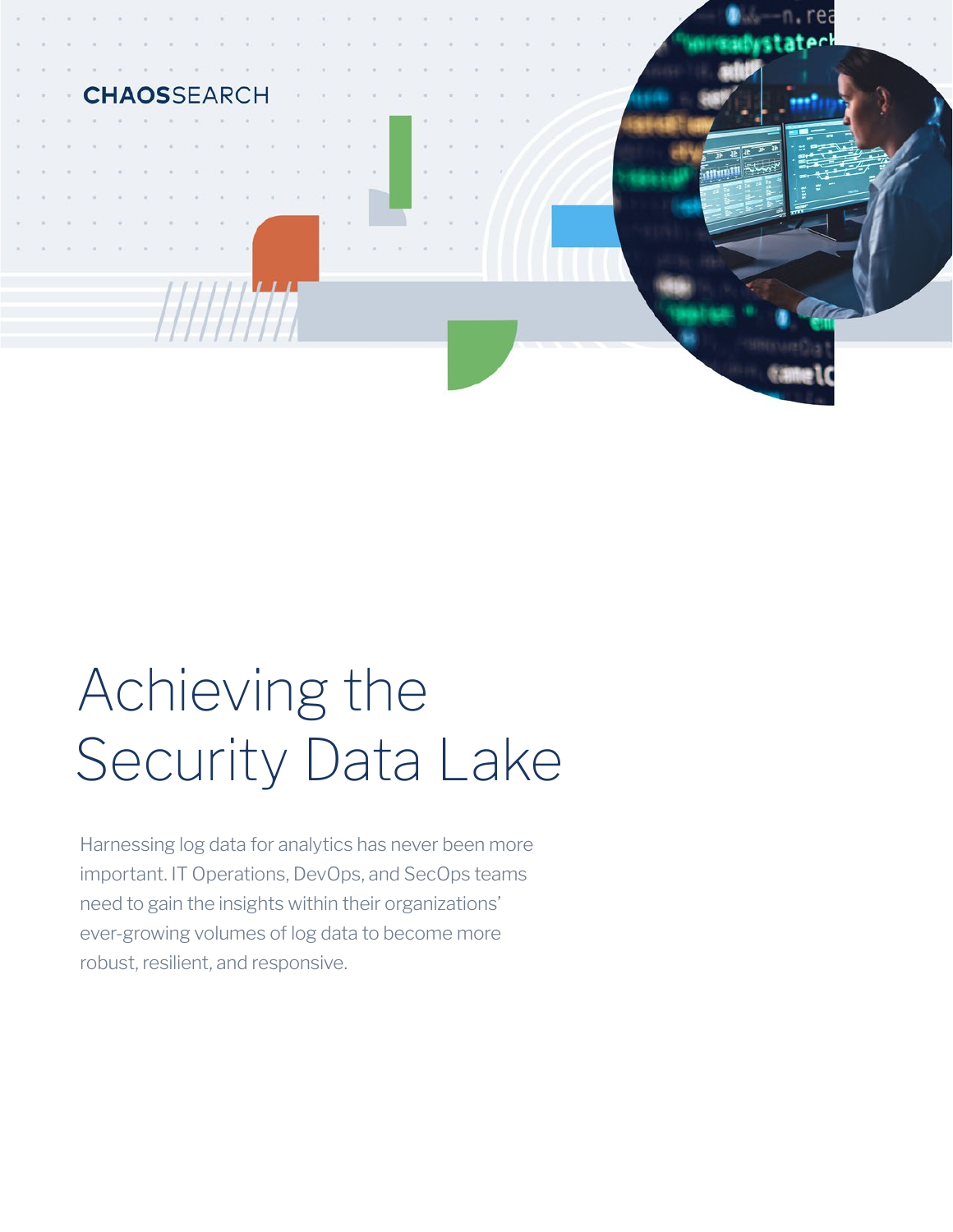#### **CONTENTS**

 $\mathcal{A}$  and  $\mathcal{A}$  are  $\mathcal{A}$  . Then  $\mathcal{A}=\mathcal{A}$  ,  $\mathcal{A}=\mathcal{A}=\mathcal{A}=\mathcal{A}$  $\mathcal{A}=\mathcal{A}=\mathcal{A}=\mathcal{A}=\mathcal{A}=\mathcal{A}$  $\mathcal{A}$  and  $\mathcal{A}$  are  $\mathcal{A}$  . Then  $\mathcal{A}=\mathcal{A}=\mathcal{A}=\mathcal{A}=\mathcal{A}=\mathcal{A}$ **Service Street**  $\mathcal{A}=\mathcal{A}=\mathcal{A}=\mathcal{A}=\mathcal{A}=\mathcal{A}$  $\mathcal{A}=\mathcal{A}=\mathcal{A}=\mathcal{A}=\mathcal{A}=\mathcal{A}$  $\mathcal{A}=\mathcal{A}=\mathcal{A}=\mathcal{A}=\mathcal{A}=\mathcal{A}$  $\mathcal{A}=\mathcal{A}=\mathcal{A}=\mathcal{A}=\mathcal{A}=\mathcal{A}$ and a state of the  $\mathcal{A}=\mathcal{A}=\mathcal{A}=\mathcal{A}=\mathcal{A}=\mathcal{A}$  $\alpha$  ,  $\alpha$  ,  $\alpha$  ,  $\alpha$  ,  $\alpha$  ,  $\alpha$  $\mathcal{A}=\mathcal{A}=\mathcal{A}=\mathcal{A}=\mathcal{A}=\mathcal{A}$ **Contractor** Service  $\mathcal{A}=\mathcal{A}=\mathcal{A}=\mathcal{A}=\mathcal{A}=\mathcal{A}$  $\mathcal{A}=\mathcal{A}=\mathcal{A}=\mathcal{A}=\mathcal{A}=\mathcal{A}$  $\mathcal{A}=\mathcal{A}=\mathcal{A}=\mathcal{A}=\mathcal{A}=\mathcal{A}$  $\mathcal{A}$  and  $\mathcal{A}$  are  $\mathcal{A}$  . Then  $\mathcal{A}$  $\mathcal{A}=\mathcal{A}=\mathcal{A}=\mathcal{A}=\mathcal{A}=\mathcal{A}$  $\mathcal{A}=\mathcal{A}=\mathcal{A}=\mathcal{A}=\mathcal{A}=\mathcal{A}$ and a state of the  $\mathcal{A}^{\mathcal{A}}$  ,  $\mathcal{A}^{\mathcal{A}}$  ,  $\mathcal{A}^{\mathcal{A}}$  ,  $\mathcal{A}^{\mathcal{A}}$  ,  $\mathcal{A}^{\mathcal{A}}$  $\alpha$  is a set of  $\alpha$  , and  $\alpha$  $\alpha$  ,  $\alpha$  ,  $\alpha$  ,  $\alpha$  ,  $\alpha$  ,  $\alpha$ **Service Street**  $\mathcal{A}=\mathcal{A}=\mathcal{A}=\mathcal{A}=\mathcal{A}=\mathcal{A}$ contract and contracts  $\mathcal{A}=\mathcal{A}=\mathcal{A}=\mathcal{A}=\mathcal{A}=\mathcal{A}$  $\mathcal{A}$  and  $\mathcal{A}$  are  $\mathcal{A}$  . Then  $\mathcal{A}$  $\mathcal{A}=\mathcal{A}=\mathcal{A}=\mathcal{A}=\mathcal{A}=\mathcal{A}$  $\mathcal{A}$  , and  $\mathcal{A}$  , and  $\mathcal{A}$ and a state of the  $\mathcal{A}=\mathcal{A}=\mathcal{A}=\mathcal{A}=\mathcal{A}=\mathcal{A}$ and a state of the  $\mathcal{A}=\mathcal{A}=\mathcal{A}=\mathcal{A}=\mathcal{A}=\mathcal{A}$  $\mathcal{A}$  ,  $\mathcal{A}$  ,  $\mathcal{A}$  ,  $\mathcal{A}$  ,  $\mathcal{A}$  $\mathcal{A}=\mathcal{A}=\mathcal{A}=\mathcal{A}=\mathcal{A}=\mathcal{A}$  $\mathcal{A}$  ,  $\mathcal{A}$  ,  $\mathcal{A}$  ,  $\mathcal{A}$  ,  $\mathcal{A}$  ,  $\mathcal{A}$  $\mathcal{A}=\mathcal{A}=\mathcal{A}=\mathcal{A}=\mathcal{A}=\mathcal{A}$  $\mathcal{A}$  and  $\mathcal{A}$  are  $\mathcal{A}$  and  $\mathcal{A}$  $\alpha$  ,  $\alpha$  ,  $\alpha$  ,  $\alpha$  ,  $\alpha$  ,  $\alpha$  $\mathcal{A}=\mathcal{A}=\mathcal{A}=\mathcal{A}=\mathcal{A}=\mathcal{A}$  $\mathcal{A}$  , and  $\mathcal{A}$  , and  $\mathcal{A}$  , and  $\mathcal{A}$  and  $\mathcal{A}$  are  $\mathcal{A}$  . Then  $\mathcal{A}$  $\mathcal{A}=\mathcal{A}=\mathcal{A}=\mathcal{A}=\mathcal{A}=\mathcal{A}$  $\mathcal{A}$  , and  $\mathcal{A}$  , and  $\mathcal{A}$  , and  $\mathcal{A}$  and  $\mathcal{A}$  are  $\mathcal{A}$  . Then  $\mathcal{A}=\mathcal{A}=\mathcal{A}=\mathcal{A}=\mathcal{A}=\mathcal{A}$ **Service Street**  $\mathcal{A}=\mathcal{A}=\mathcal{A}=\mathcal{A}=\mathcal{A}=\mathcal{A}$  $\mathcal{A}$  and  $\mathcal{A}$  are  $\mathcal{A}$  . Then  $\mathcal{A}=\mathcal{A}=\mathcal{A}=\mathcal{A}=\mathcal{A}=\mathcal{A}$  $\mathcal{A}=\mathcal{A}=\mathcal{A}=\mathcal{A}=\mathcal{A}=\mathcal{A}$ and a state of the  $\mathcal{A}=\mathcal{A}=\mathcal{A}=\mathcal{A}=\mathcal{A}=\mathcal{A}$  $\mathcal{A}=\mathcal{A}=\mathcal{A}=\mathcal{A}=\mathcal{A}=\mathcal{A}$  $\mathcal{A}=\mathcal{A}=\mathcal{A}=\mathcal{A}=\mathcal{A}=\mathcal{A}$ and a state of the  $\mathcal{A}=\mathcal{A}=\mathcal{A}=\mathcal{A}=\mathcal{A}=\mathcal{A}$  $\mathcal{A}$  and  $\mathcal{A}$  are  $\mathcal{A}$  . Then  $\mathcal{A}$  and  $\mathcal{A}$  are  $\mathcal{A}$  . Then  $\mathcal{A}$  $\mathcal{A}=\mathcal{A}$  ,  $\mathcal{A}=\mathcal{A}=\mathcal{A}=\mathcal{A}$  $\mathcal{A}=\mathcal{A}$  , and  $\mathcal{A}=\mathcal{A}$  , and  $\mathcal{A}=\mathcal{A}=\mathcal{A}=\mathcal{A}=\mathcal{A}=\mathcal{A}$  $\mathcal{A}=\mathcal{A}=\mathcal{A}=\mathcal{A}=\mathcal{A}=\mathcal{A}$  $\mathcal{A}=\mathcal{A}=\mathcal{A}=\mathcal{A}=\mathcal{A}=\mathcal{A}$  $\mathcal{A}$  and  $\mathcal{A}$  are  $\mathcal{A}$  . Then  $\mathcal{A}$  $\mathcal{A}=\mathcal{A}=\mathcal{A}=\mathcal{A}=\mathcal{A}=\mathcal{A}$ **Contractor** Service  $\mathcal{A}=\mathcal{A}=\mathcal{A}=\mathcal{A}=\mathcal{A}=\mathcal{A}$  $\mathcal{A}=\mathcal{A}=\mathcal{A}=\mathcal{A}=\mathcal{A}=\mathcal{A}$  $\mathcal{A}$  , and  $\mathcal{A}$  , and  $\mathcal{A}$  , and  $\mathcal{A}=\mathcal{A}=\mathcal{A}=\mathcal{A}=\mathcal{A}=\mathcal{A}$  $\mathcal{A}=\mathcal{A}=\mathcal{A}=\mathcal{A}=\mathcal{A}=\mathcal{A}$  $\mathcal{A}$  , and  $\mathcal{A}$  , and  $\mathcal{A}$ and the company's  $\mathcal{A}=\mathcal{A}=\mathcal{A}=\mathcal{A}=\mathcal{A}=\mathcal{A}$  $\mathcal{A}=\mathcal{A}=\mathcal{A}=\mathcal{A}=\mathcal{A}=\mathcal{A}$  $\mathcal{A}=\mathcal{A}=\mathcal{A}=\mathcal{A}=\mathcal{A}=\mathcal{A}$  $\Delta$  ,  $\Delta$  ,  $\Delta$  ,  $\Delta$  ,  $\Delta$  ,  $\Delta$ 

| How ChaosSearch Gives You an Advantage Over Other Log Management Solutions. 5 |  |
|-------------------------------------------------------------------------------|--|
|                                                                               |  |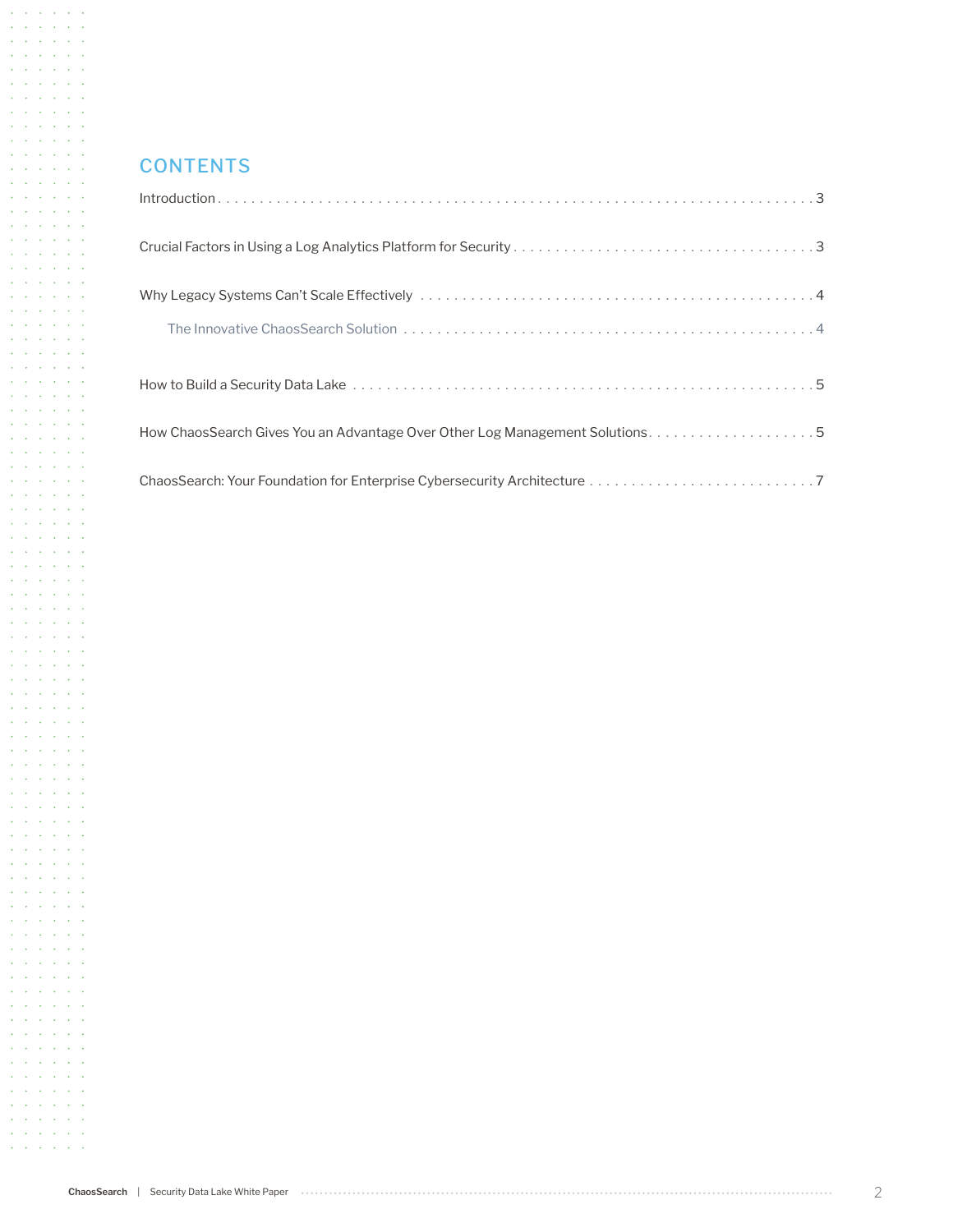#### INTRODUCTION

SecOps teams are in a state of continual analysis—analyzing new threats in the global landscape, analyzing specific vulnerabilities in their environment, and analyzing various alerts to determine benign or malicious intent.

A platform that centralizes data and allows for analysis, queries, visualization, and reports is crucial to a wellfunctioning, high-performing SecOps team. Log data is the lifeblood of the cyber defense operation.

Every transaction and event across an organization's IT landscape is captured, consolidated, and stored. These logs become a "single source of truth." SecOps teams can scan this historical data to see what has happened, understand the current situation, and hypothesize what may happen.

#### CRUCIAL FACTORS IN USING A LOG ANALYTICS PLATFORM FOR SECURITY

In conducting the various analyses that allow them to keep their corporate assets safe, SecOps teams always want more data rather than less. Provided they have the means to quickly and efficiently analyze it, having access to more data, from more sources (including long-term historical data) allows SecOps teams to be more efficient. They can better find and block threats, stop hacks in their tracks, mitigate the damage of threats, and investigate breaches that did occur to find and fix the root cause problems.

#### **As SecOps teams evaluate centralized analytics platforms, they assess scalability in a few dimensions:**

**Scale Up:** how much data can be ingested and processed each day? As data comes flooding in from multiple sources, can the platform easily be scaled up to ingest the data without creating multiple repositories and sharding databases?

**Scale-Out:** what are the total capacity limits of your repository? Will you need to pay for more? For cybersecurity, several years' worth of data may be necessary.

As we survey SecOps teams today, we find that while they all use analytics platforms in their overall operation, their use is suboptimal.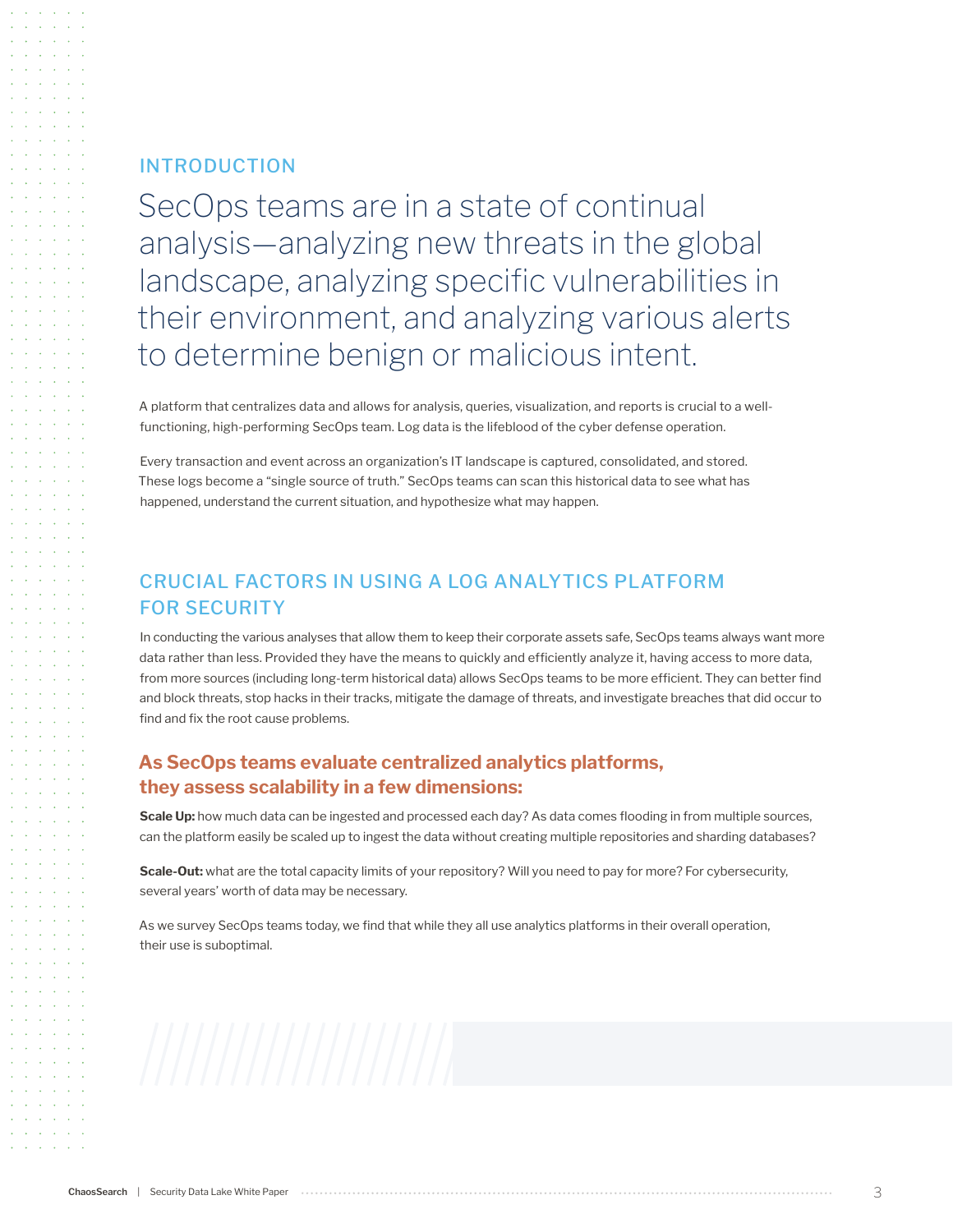## Working with analytics platforms limited in scale, SecOps teams are forced to ingest less data from fewer sources and retain data for shorter periods.

A common by-product of the inherent scale limitations is to create multiple islands of storage.

While this approach achieves more overall capacity, it comes with managing a sprawling environment of disparate clusters, leading to significant cost, complexity, and wasted time of the team.

#### WHY LEGACY SYSTEMS CAN'T SCALE EFFECTIVELY

- $\frac{1}{2}$  Legacy solutions have complex data pipelines  $\frac{2}{2}$  which entail data parsing or transformations on which entail data parsing or transformations on ingest. This workflow introduces a significant bottleneck and reduces the maximum data volume processed daily.
	- Legacy solutions are "closed systems," which means after ingesting data, they take custody of the data and are responsible for it and the underlying layers of the infrastructure stack. This impacts both the daily workload and the system's overall storage capacity, limiting the customer's data retention period.

#### **The Innovative ChaosSearch Solution**

Instead of ingesting, manipulating, and managing the data as a custodian, ChaosSearch simply connects to and indexes all of the data within the customer's cloud storage environment- such as Amazon AWS or Google GCP — a fundamentally different approach.

As new data floods in daily, ChaosSearch continually indexes it in real-time without any performance hit to the data ingest speeds. Since we never take custody of the underlying data, we avoid complex data pipelines as well as the need for any data parsing or data transformation. ChaosSearch indexes data as-is while auto-detecting native schemas.



Once indexed, the ChaosSearch platform allows customers to conduct searches and review analytics using existing tools like Kibana, leveraging the open APIs of these tools.

#### **ChaosSearch** | Security Data Lake White Paper 4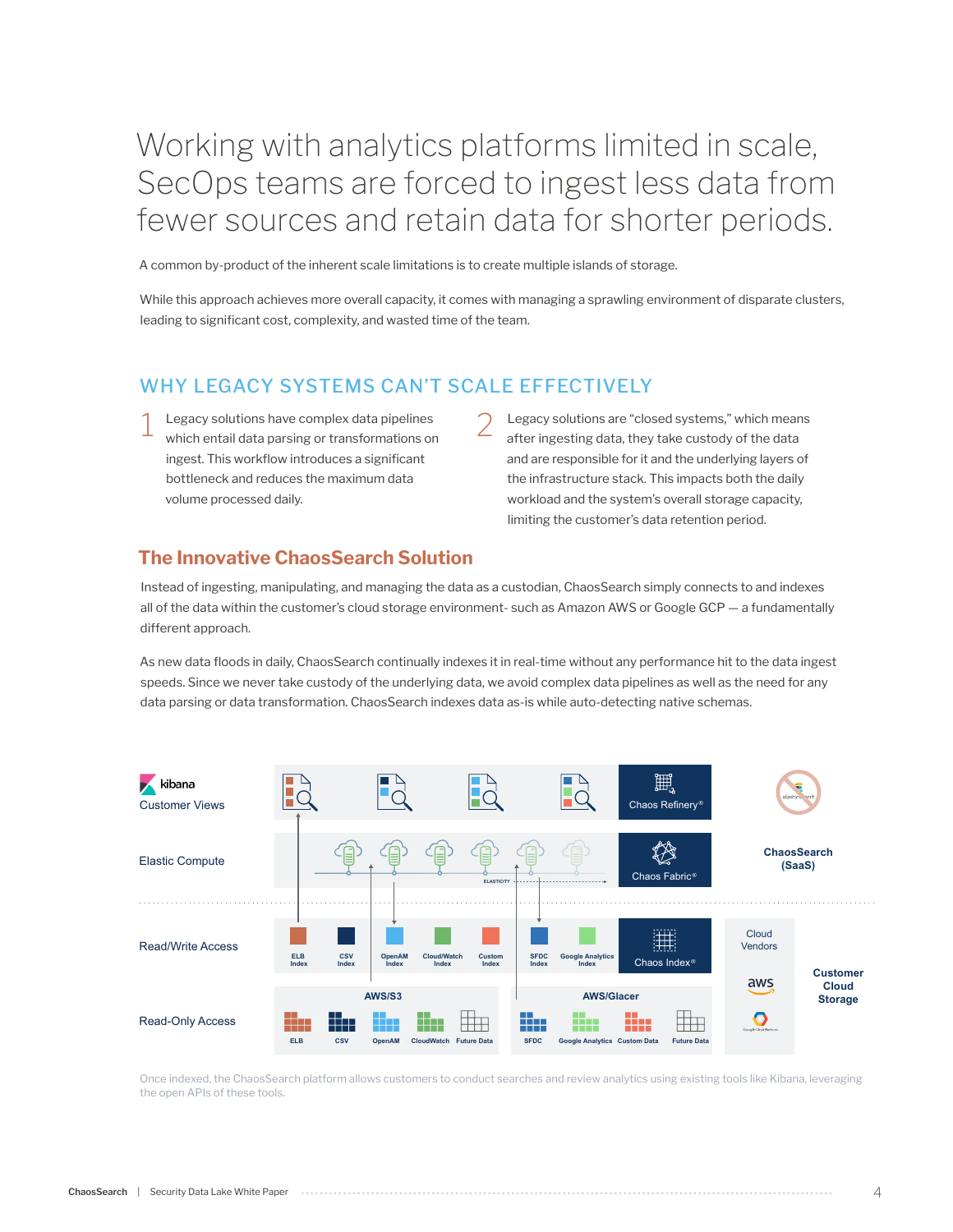# This unique approach leverages the performance, scale, and economics of the public cloud.

## HOW TO BUILD A SECURITY DATA LAKE

Given our approach, many customers select ChaosSearch to help them create a security data lake — and analysts agree this is a perfect use case!

Why? Our ability to support high-volume data storage and expanded data access for the SecOps team leads to increased data utilization, better analyses, and a superior security posture.



SecOps teams should be able to access data when and how they need it. The goal is to make the entire data lake searchable and ready for analysis.

## HOW CHAOSSEARCH GIVES YOU AN ADVANTAGE OVER OTHER LOG MANAGEMENT SOLUTIONS

The ChaosSearch Data Platform does what the legacy platforms cannot—it allows customers to collect and analyze all of their data with virtually unlimited scalability and massive cost savings. Our customers typically see 50-80% annual cost savings compared to their legacy solution.

### **Security Data Lake Core Attributes:**



**Frictionless Ingest**



**Simplified Management**



**Cost-effective Growth**



**Massive Scalability**



**Easy Access, Search, Query, and Analysis**

**"With our daily log and event volume exceeding tens of terabytes a day and growing, it became clear that we needed to fi nd a new log analysis solution which could scale with Armor's growing business. We explored several options and found that ChaosSearch could deliver the reliability, scale, and expanded retention we needed."** 

## АRМОК

#### **Josh Bosquez**

Chief Technology Officer at Armor, a cybersecurity software provider with over 1500 customers worldwide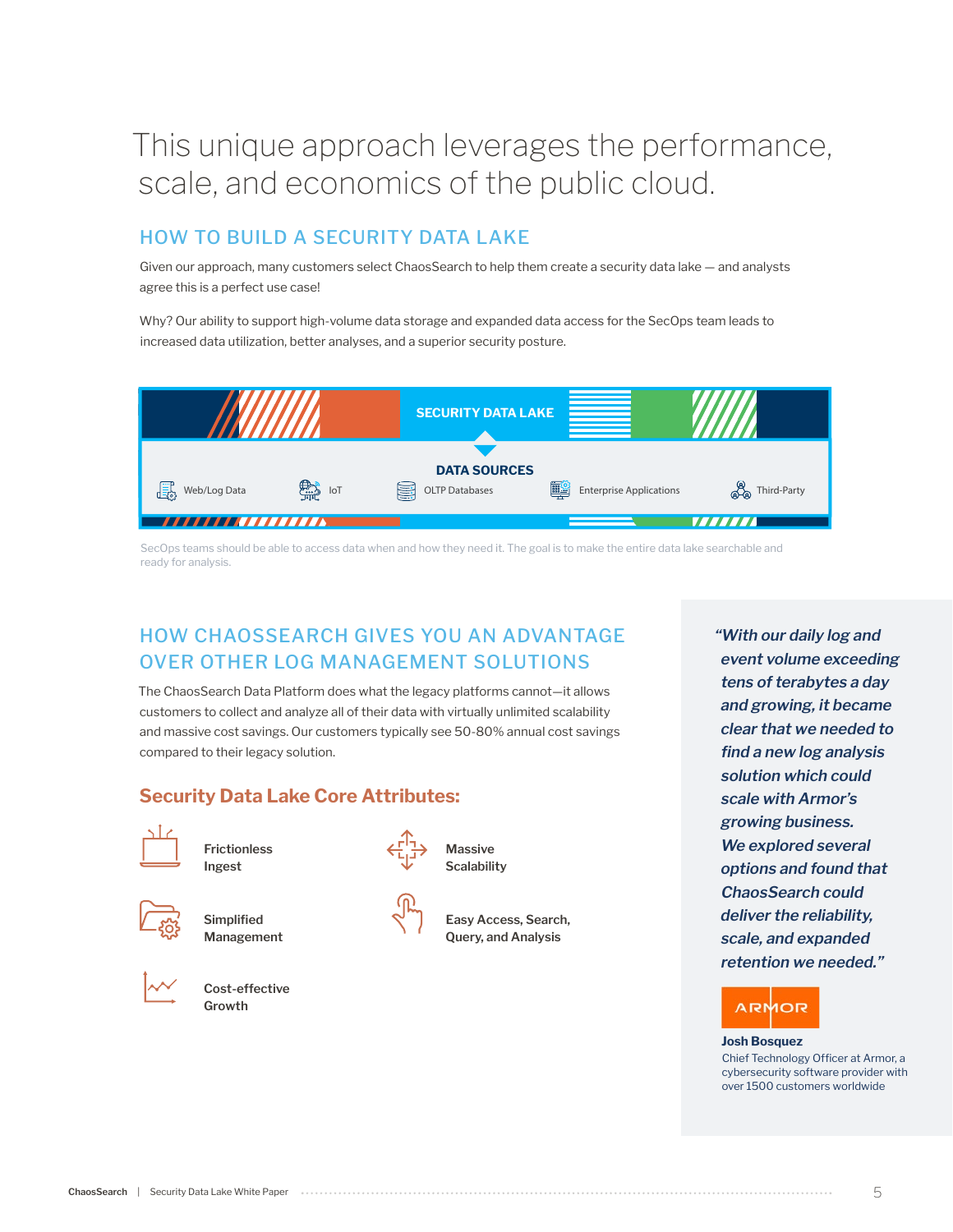

The ChaosSearch Data Platform connects to a customer's existing cloud storage—in this case, either Amazon AWS or Google GCP. The SecOps team can search, query, and analyze our Data Platform using a Kibana interface.

SecOps teams use data in various security use cases that require access to data at scale. Below are a few prominent examples of how our customers use the ChaosSearch Data Platform today to improve their overall cyber defenses and threat readiness posture.



#### **Improved ability to find advanced persistent threats (APTs):**

The nature of this type of attack makes it necessary to look back further in time to identify the pattern of attack commonly used by APTs. The probing and infiltration stage can take months, which mandates the need to review data collected over a long time.



#### **Support for threat hunting:**

As threat actors become more clever and harder to spot, SecOps teams benefit from having more data to analyze and drive pattern recognition. As threats attack different aspects of infrastructure at different times, having more data and data that reflects a longer time frame improves the analytics or machine learning/ AI that supports threat hunting. Increasing the retention period to go beyond average dwell time improves the odds of finding incursions that occurred weeks or months ago.



#### **Identify DDoS Attacks in progress:**

The ChaosSearch Platform's scale and resilience also enable customers to identify and neutralize threats quickly, including DDoS attacks. **ChaosSearch integrates** with popular content delivery networks (CDN) and security services like: Fastly, Cloudflare, AWS CloudFront, Carbon Black, Auth0, and Okta. We help customers understand application usage, traffic patterns, location of origin, and when and where their website or application is compromised. ChaosSearch's built-in alerting enables teams to set thresholds and automate responses to threats in near real-time.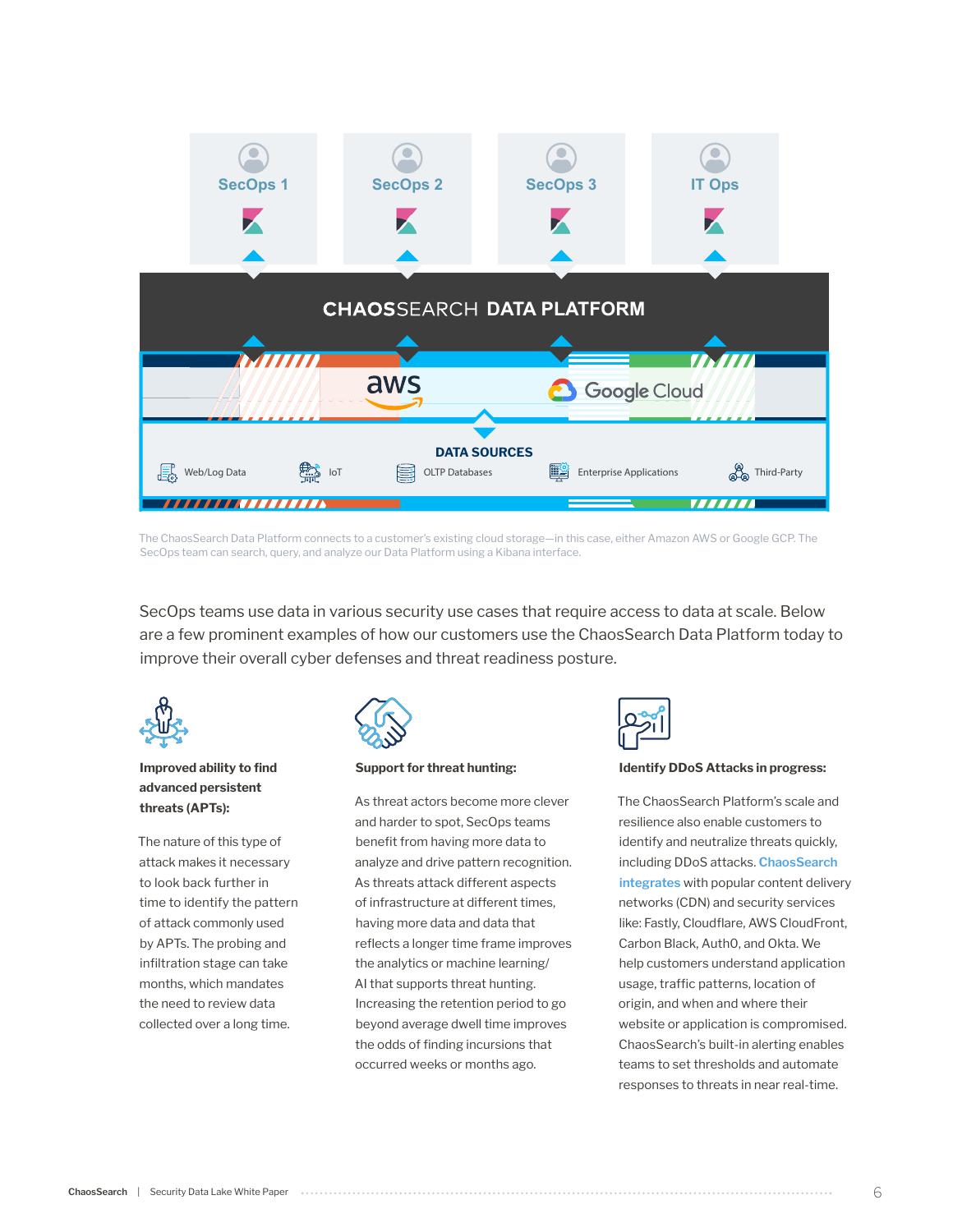

The median dwell time for an incursion is 56 days.<sup>1</sup> If log data covers only 14 days, any incursion that happened weeks before won't be identified.

## CHAOSSEARCH: YOUR FOUNDATION FOR ENTERPRISE CYBERSECURITY ARCHITECTURE

With its unique "data lake" approach, ChaosSearch delivers unmatched scalability in terms of the daily data ingest rate and the long-term data retention period.

This gives SecOps teams access to more data—precisely what they need to conduct various mission-critical operations such as forensic investigations, threat hunting, and DDoS attack mitigation.

With the growing need for superior analytics in cybersecurity, ChaosSearch is an ideal solution to deploy at the foundation of an enterprise's overall security architecture.



**Best Security Analytics Solution**



**Best Security Log Analysis Solution**



**Cutting Edge in Cybersecurity Analytics**

**"ChaosSearch now serves as one of our team's primary monitoring tools for identifying DDoS attacks and protecting our customers from them. The additional data retention also serves to help our security team audit issues over past months to better identify bad actors."**



**Stephen Salinas** Engineering Lead at HubSpot

1 Fireeye. (2020). FireEye Mandiant M-Trends 2020 Report. https://investors.fi reeye.com/news-releases/ news-release-details/fireeye-mandiant-m-trends-2020-report-reveals-cyber-criminals